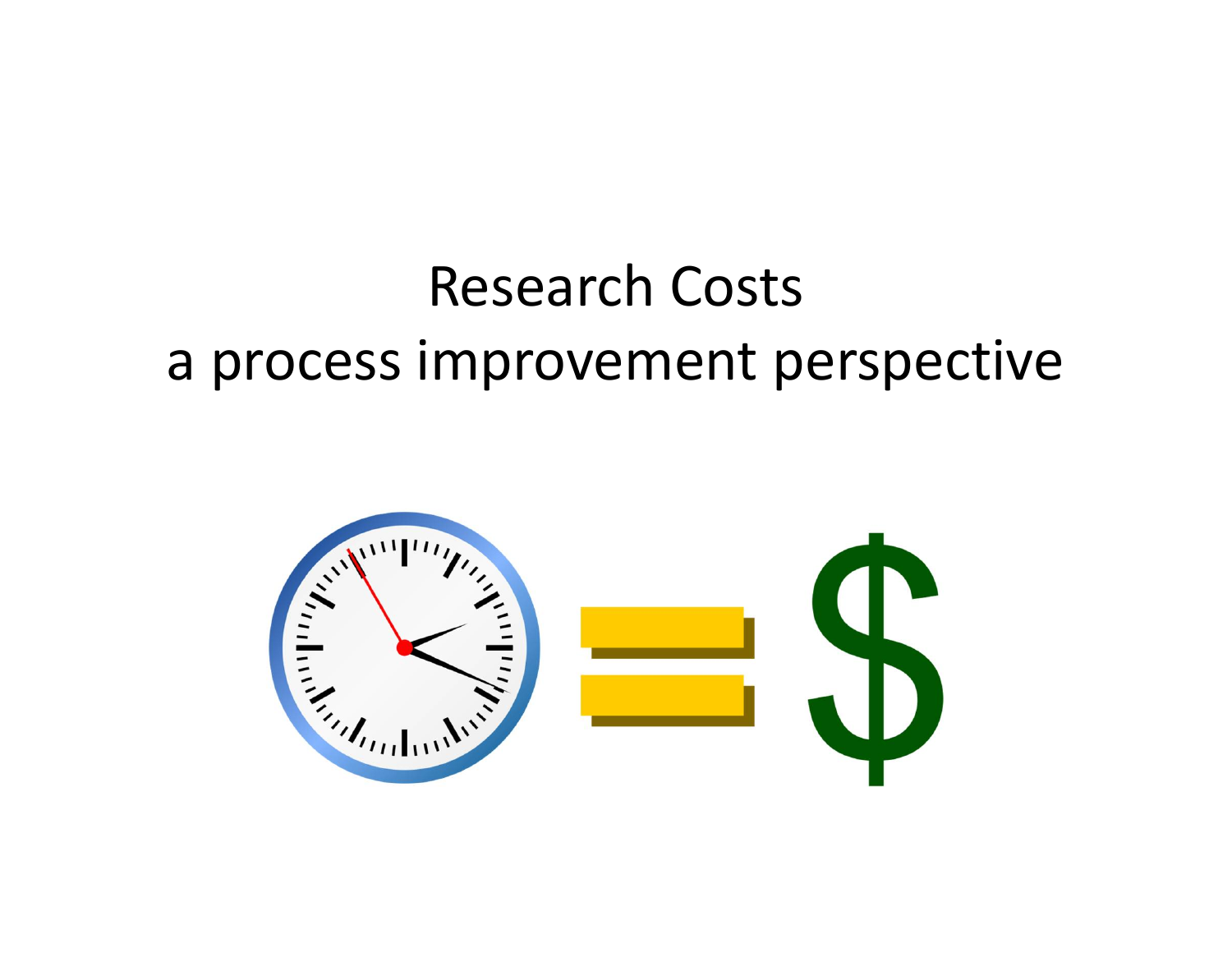# Value

- Something the client will pay you for
- Done correctly the first time
- Physical output change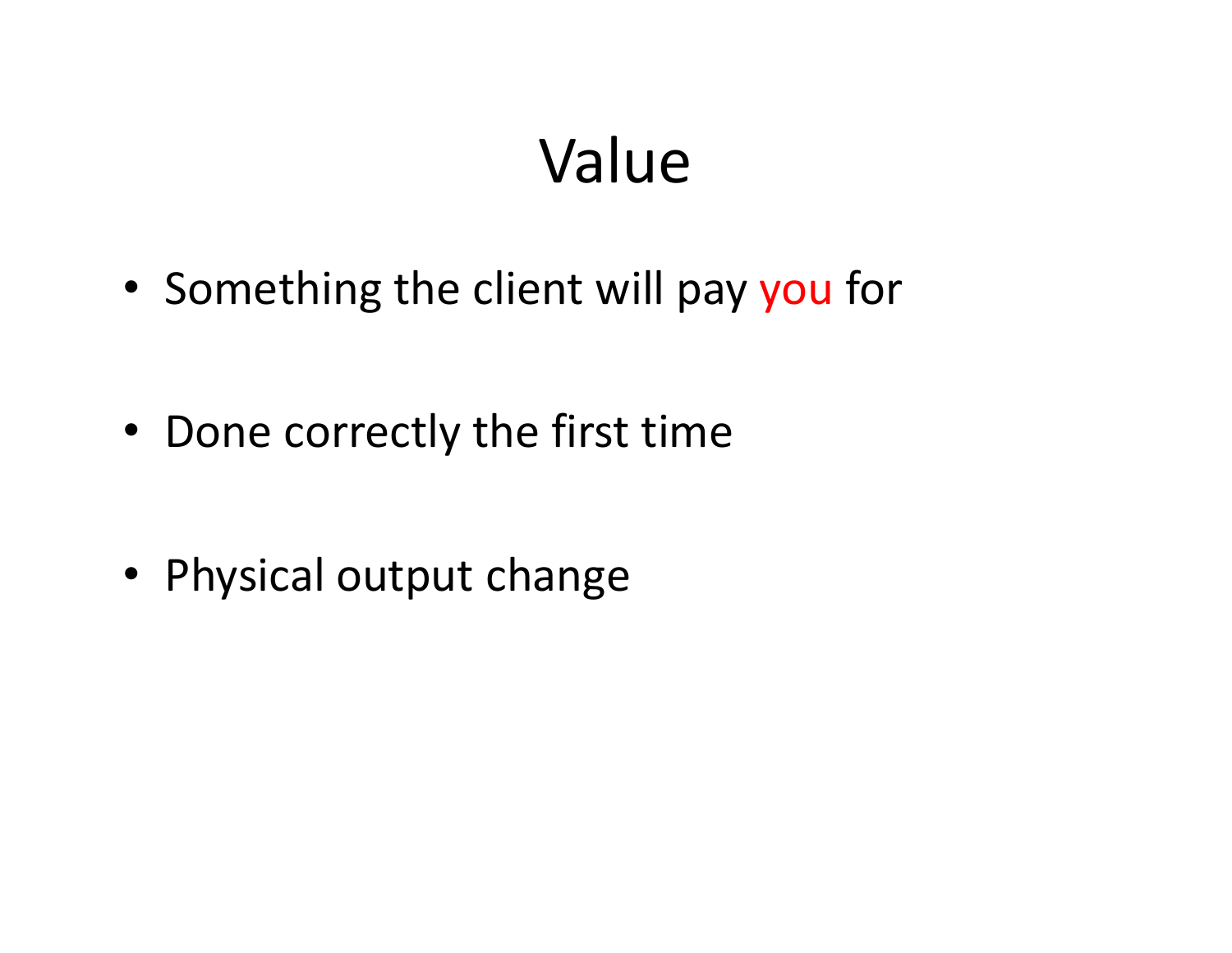## LEGAL RESEARCH IS A PROCESS

| <b>Best Guide to</b><br>Canadian Legal Research                                                                |                                                                                                                          | <b>V</b> Twitter<br>About<br>Contact<br>Home<br><b>Blog</b><br>Q<br>Google" Custom Search |                                                                                                                                              |  |
|----------------------------------------------------------------------------------------------------------------|--------------------------------------------------------------------------------------------------------------------------|-------------------------------------------------------------------------------------------|----------------------------------------------------------------------------------------------------------------------------------------------|--|
| Research Essentials<br>Electronic Research                                                                     |                                                                                                                          | Statutory Research                                                                        | Writing & Analysis                                                                                                                           |  |
| Home / Research Essentials / Step-by-Step Legal Research Process<br><b>Step-by-Step Legal Research Process</b> |                                                                                                                          |                                                                                           | Useful Links                                                                                                                                 |  |
| Plan and organize your research                                                                                |                                                                                                                          |                                                                                           | In this section<br>Step-by-Step Legal Research<br><b>Process</b>                                                                             |  |
| ▶ Use commentary to define & understand issues                                                                 | » Texts<br>» Encyclopedias<br>b Journals and seminar papers<br>» Memorandums and factums<br>Wikis, blogs and newsletters |                                                                                           | Plan and organize your research<br>Use commentary to define &<br>understand issues<br>Does a statute apply?<br>Canadian case law collections |  |
| $\triangleright$ Does a statute apply?                                                                         | Researching BC Legislation<br>Researching Federal Legislation                                                            |                                                                                           | Restate the issues and refine your<br>strategy<br>Review and assess the case law<br>Use finding tools                                        |  |
| Search the case law                                                                                            | D LawSource<br><sup>»</sup> Quicklaw<br>» CanLII<br><sup>»</sup> Topical Collections                                     |                                                                                           | Keep your research current<br>Consider the law of other<br>jurisdictions<br>When to stop                                                     |  |
| Restate the issues and refine your strategy<br>Review and assess the case law<br>Case citators                 |                                                                                                                          | Importance of Legal Research<br>Legal Research FAQs<br>Canadian Legal Research Guides     |                                                                                                                                              |  |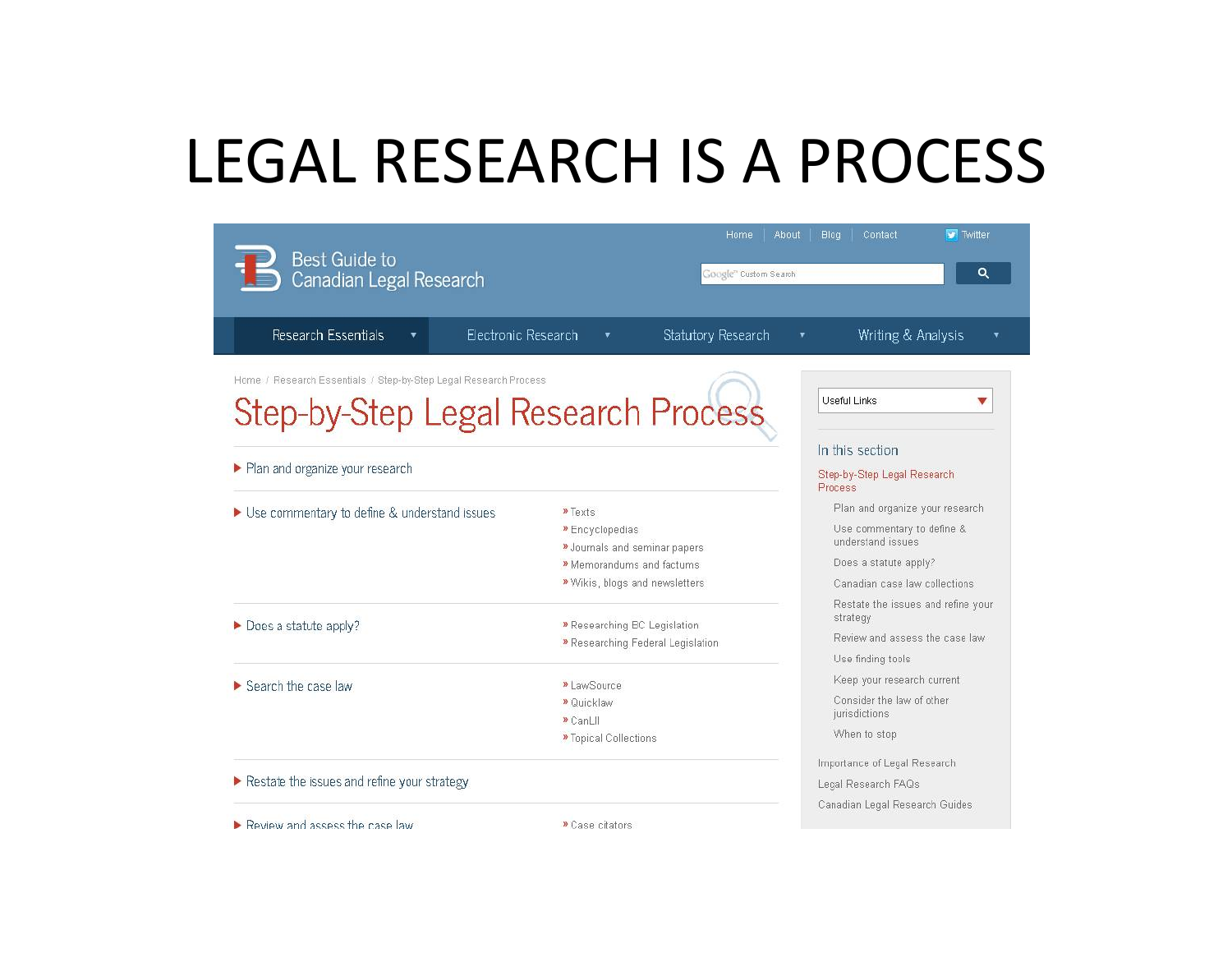### What can effect research process cost?

- Suppliers
- Inputs
- Process
- Outputs
- Customers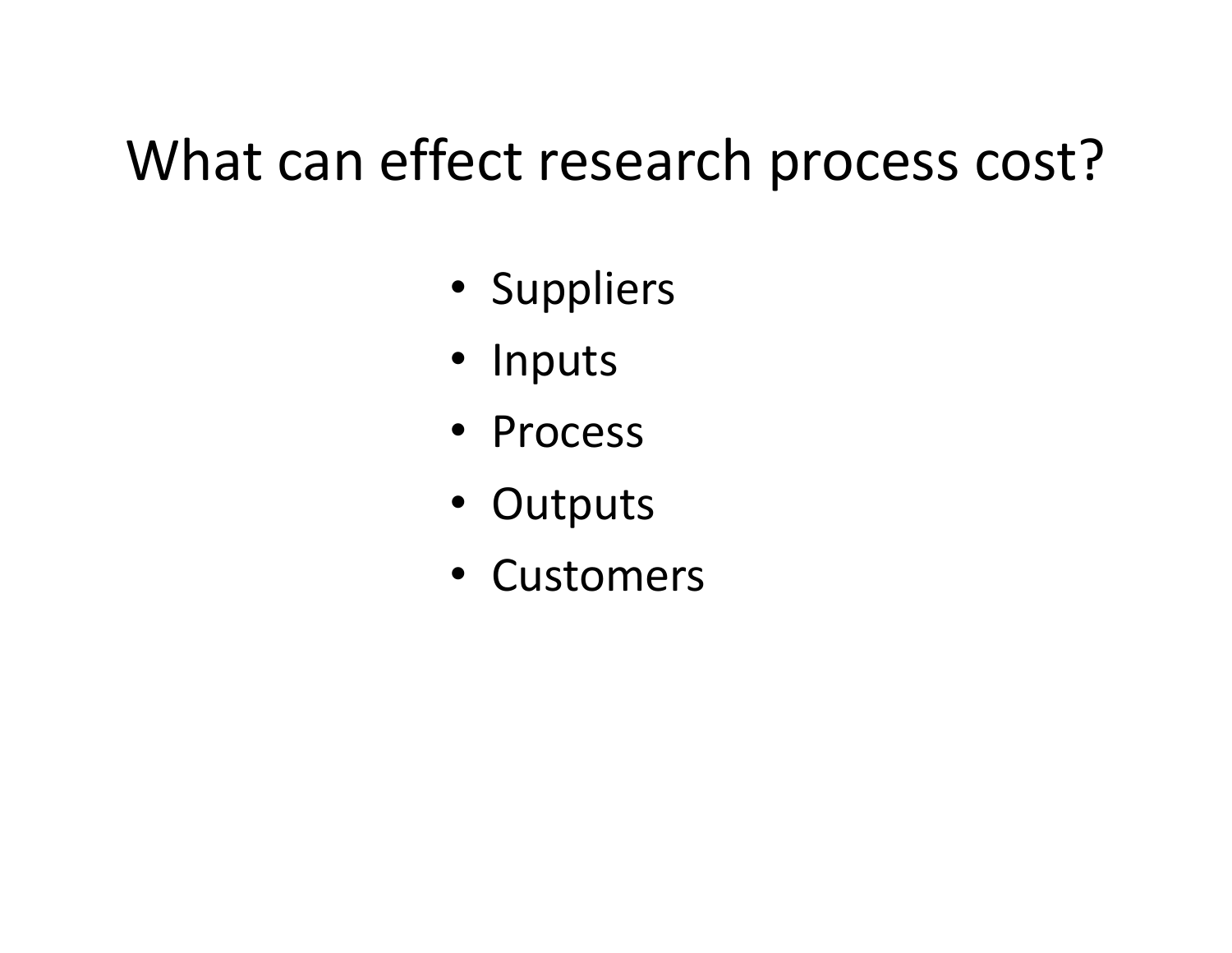- SUPPLIER INPUTS
	- Understand the client's problem AND the outcome that they hope for
	- What is the question your research is meant to answer
	- Understand the task (your piece)
	- Who are all the suppliers in your process (client, partner, librarian, your assistant, technology, the file)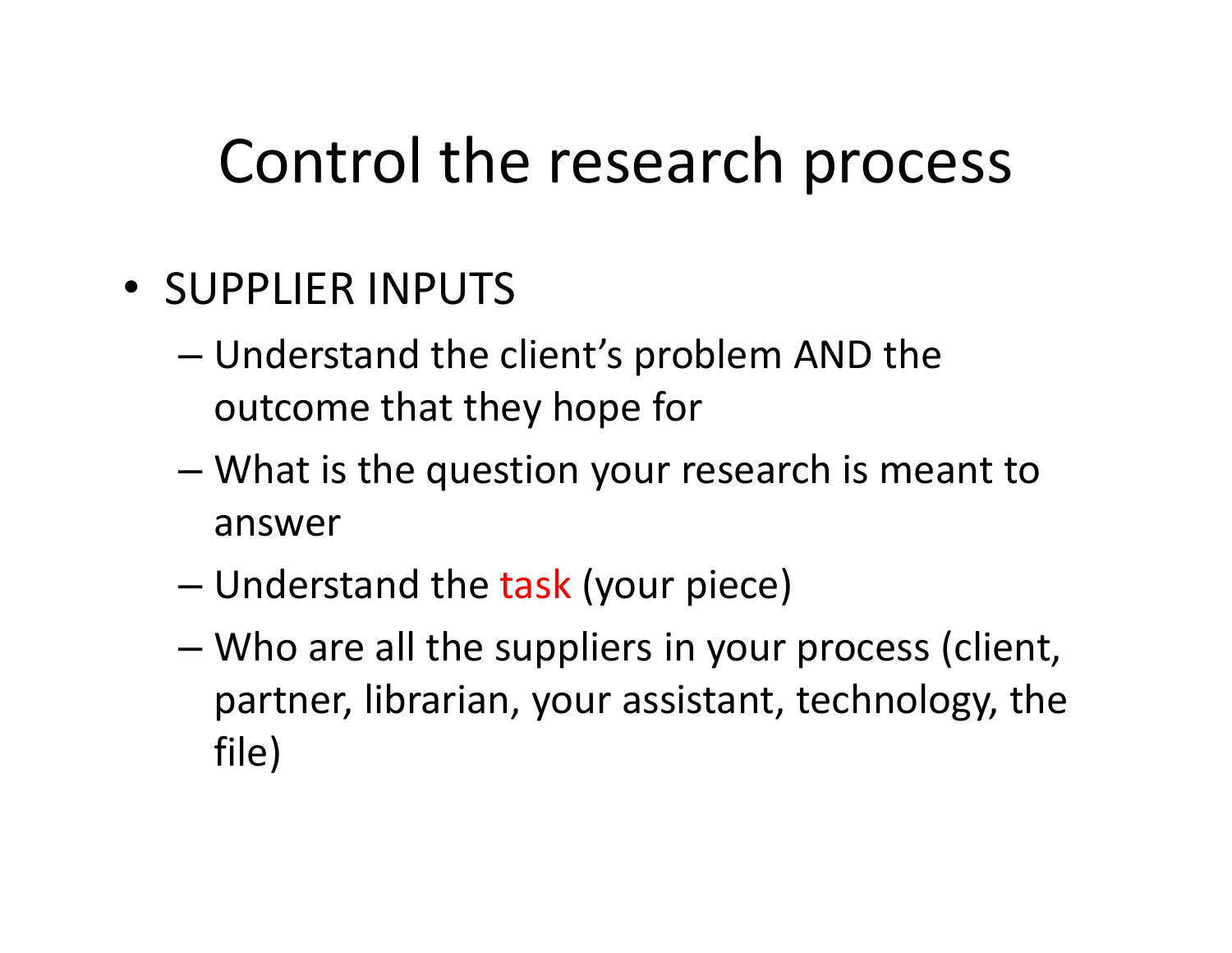#### • INPUTS

- What tools are you going to use to find the answer
- How many tools do you need to use for this question
- What are the input costs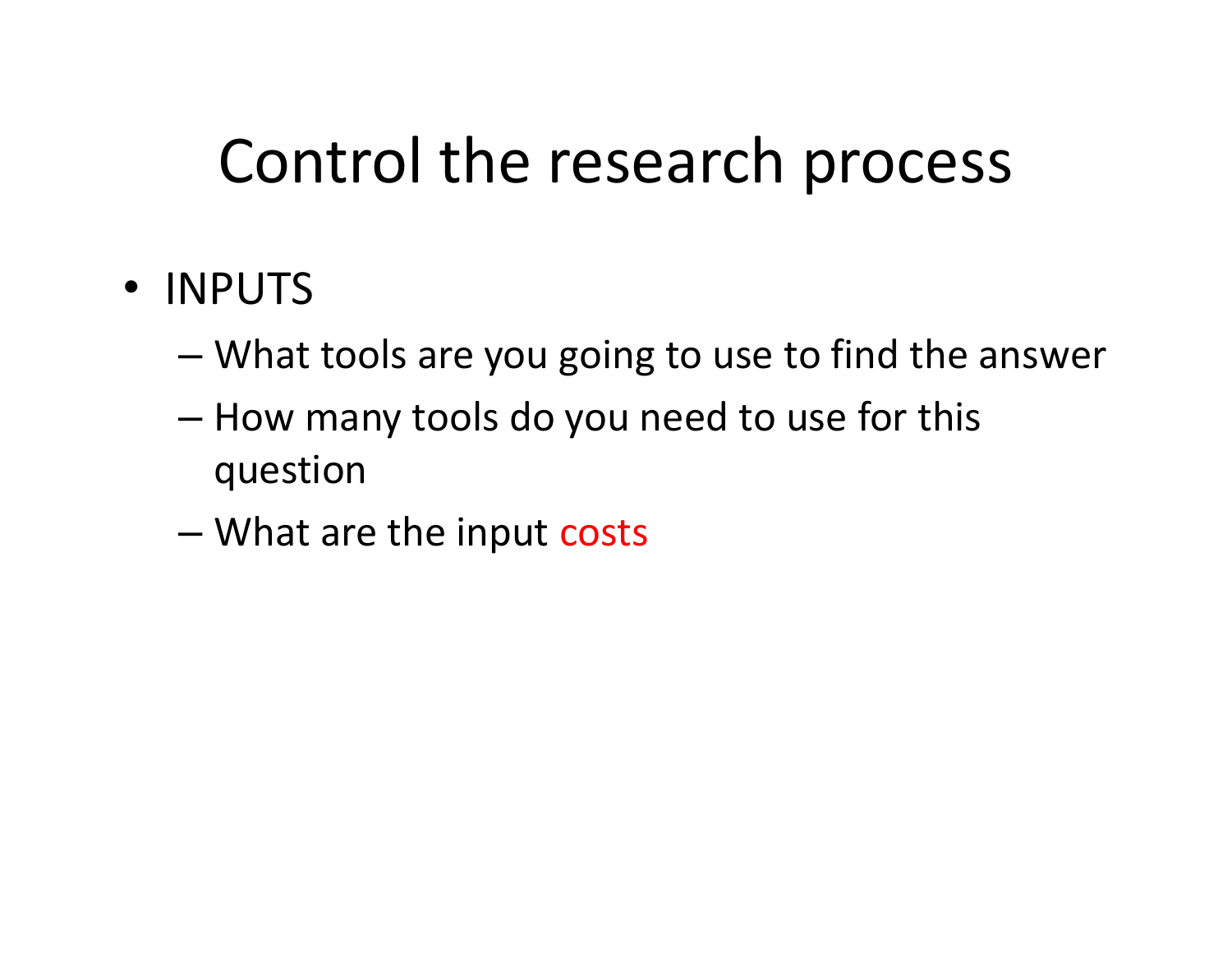#### • PROCESS

- How are you going to do your search
- What is your starting point
- What is your end point
- When will you stop
- What tools and documentation are you using to make sure you get it right?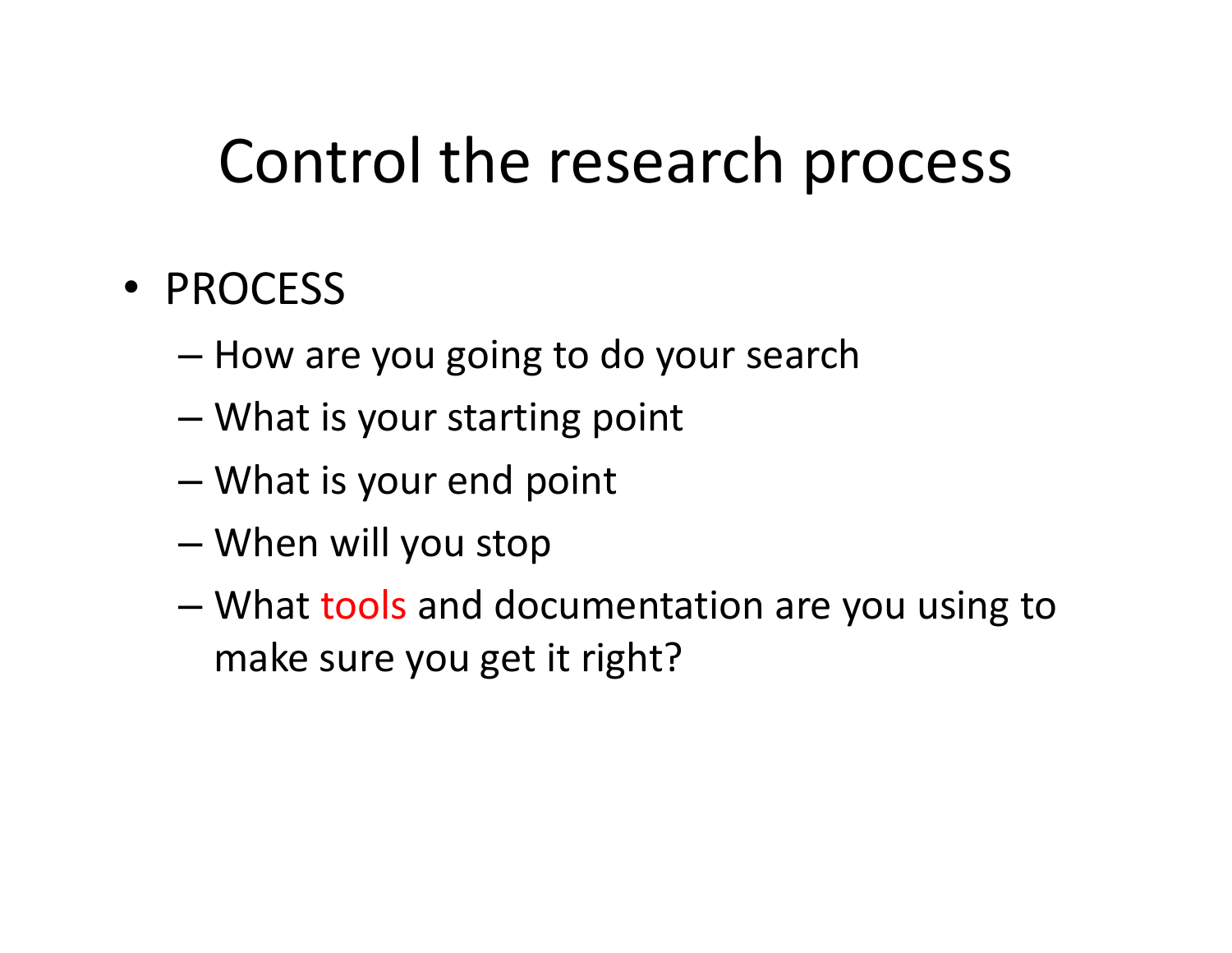#### • OUTPUTS

- How are you collecting your data as you go
- Downloading vs linking
- Do the work once
- What is the product (email, memo, factum)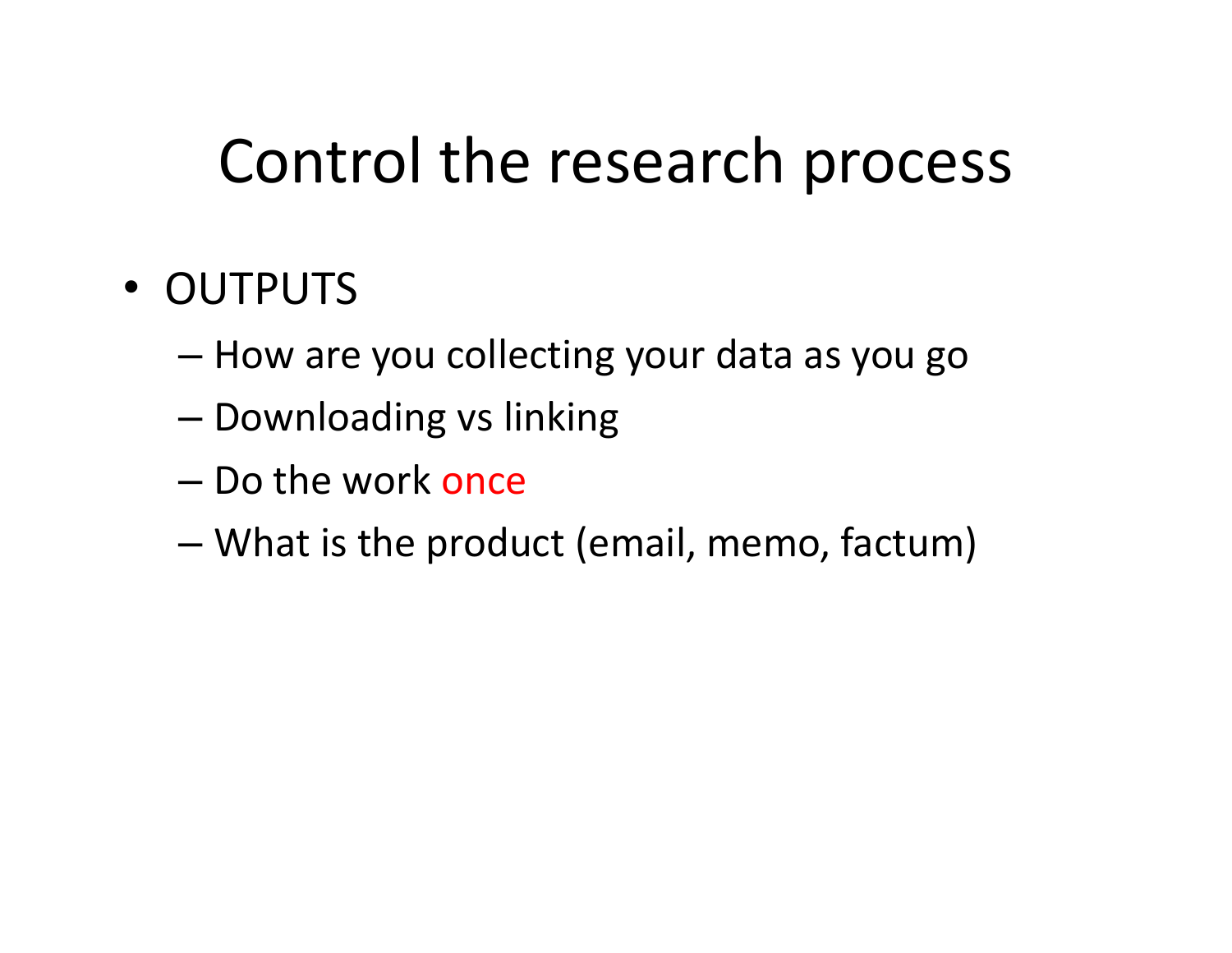#### • CUSTOMERS

- Who is the customer
- Did you answer the question
- Is the work of a quality someone would pay for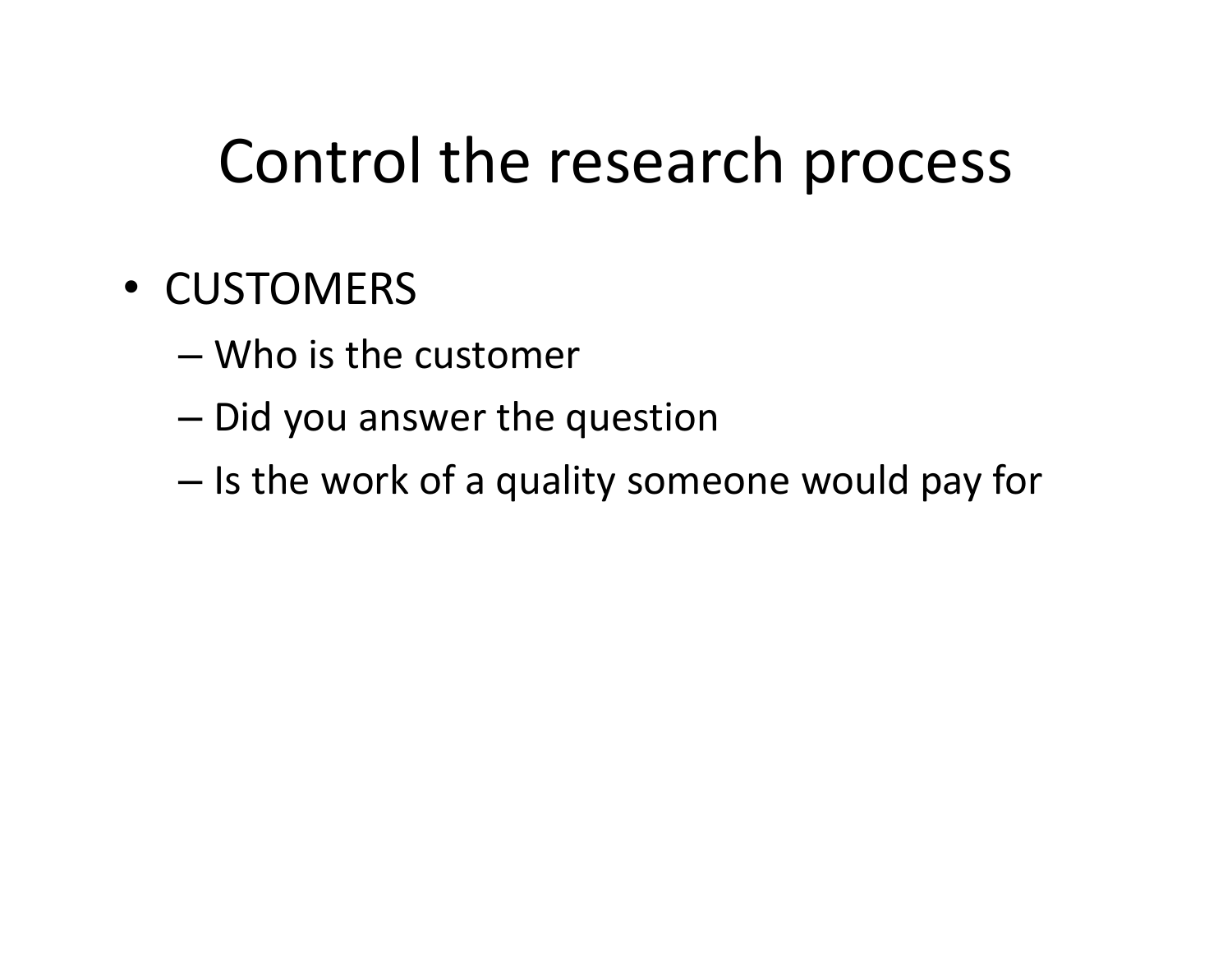### Ask

- Do we recover disbursements for legal research 1 hour
- Am I being efficient